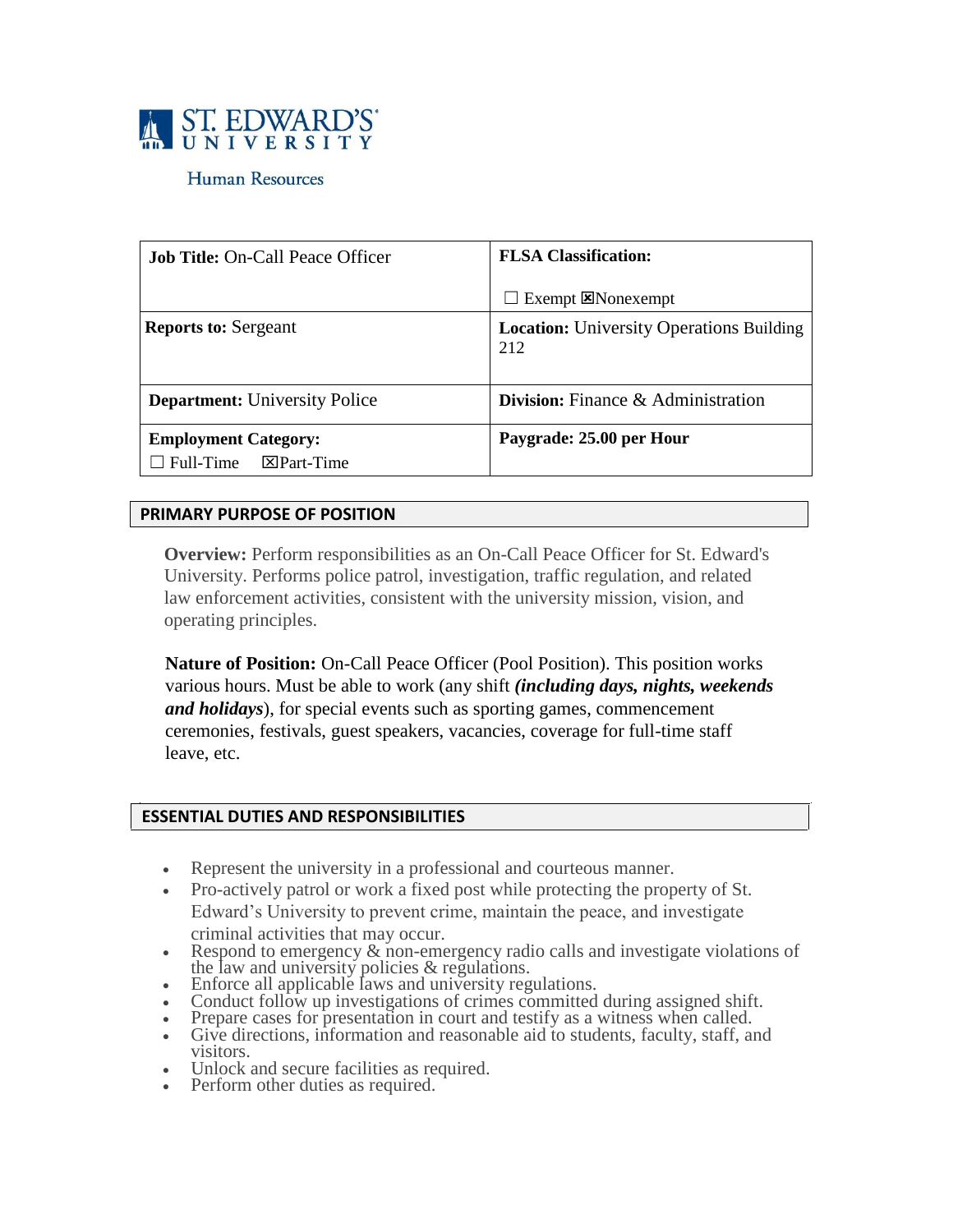#### **QUALIFICATIONS**

- Valid Peace Officer License issued by TCOLE.
- Possess a valid Texas Class C Driver's License, and have a good driving record (in compliance with university insurance carrier).
- No convictions of a class B or higher misdemeanor or its equivalent
- Good verbal and written communication skills; skill in operating computer systems
- Not prohibited by state or federal law from possessing a firearm.
- Be of good moral character, be able to learn the applicable laws, policies, and departmental rules and regulations;
- Be able to follow verbal and written instructions;
- Be able to work flexible hours, rotating shifts, weekends, and holidays
- Must be in good health with the ability to pass a Physical Agility Test.
- High school diploma or equivalent required.
- Ability to complete required Field Training Program, (must be completed with the first 3 months of employment)

## **Preferred:**

- Bilingual speaking in Spanish, basic computer knowledge of Microsoft Office products such as Word and Excel
- Prior university or college law enforcement experience

## **Benefits:**

This position is on-call and is not eligible for benefits.

# **SPECIAL CONDITIONS**

On Call Peace Officers must be reasonably available to respond to the university in emergency situations and report for duty in emergency situations such as man-made or natural disasters. The position is considered "Tier 1 / Mission Critical" and the department is organized along a standard law enforcement model. All Peace Officers must wear a uniform on duty, are subject to inspection, and are part of a formal chain of command. must report for duty in emergency situations such as man-made or natural disasters.

#### **STATE LICENSE/COMMISSION INFORMATION**

As a temporary on-call police officer for the University, you are required to provide evidence of your current Texas Commission on Law Enforcement (TCOLE) Peace Officer's License and which law enforcement agency (if any) holds your commission. If your commission is not held by another law enforcement agency (or if it is/will be affected by an employment status change), prior to (and contingent to) your start of employment (or continued employment after the effective date of the employment status change), the University will complete all necessary application and review processes associated with holding your commission as classified by "Other" under TCOLE, Appointment Application (L-1), Section 19 as it pertains to the Peace Officer pay status